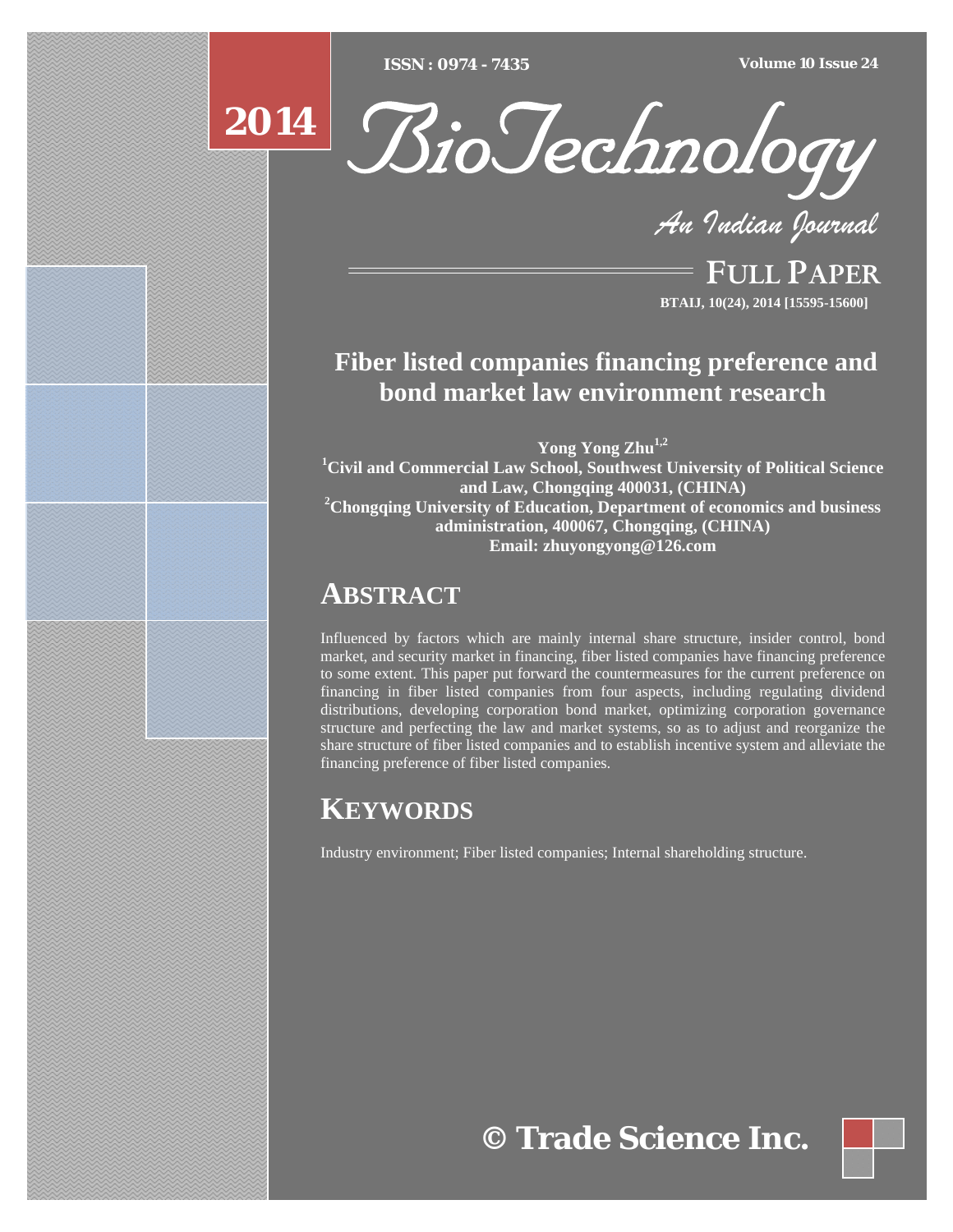#### **INTRODUCTION**

 Fiber listed companies are virtually in need of great amount of capital to support the normal operation and to expand production capacity. The sources of capital mainly rely on internal and external financing**[1]**. The chief financing approach of fiber listed company is external financing, including debt financing such as asking for a loan from finance institutes and issuing company bonds, equity financing such as supplemented issuance of new equity and share allotment, convertible bond that is between the debt financing and equity financing, and etc. Internal financing consists of self-owned capital of the fiber company and capital reserve of the production and operation activities. Fiber listed company itself increases capital by calculating the depreciation to create cash and retain profit<sup>[2]</sup>. Due to the internal financing does not demand actual external payments of interest and dividend which will reduce the cash flow of the company and bring some financing fee, the cost of internal financing is far below than that of external financing. Fiber listed company usually adopts approaches as follows to make financing: direct financing, bank loan, stock financing, bond financing, share financing, etc. Compared with direct financing, bank loan has the merits of relatively simple procedure, low cost and strong flexibility, etc, which make financial leverage come into play. But it also brings high financial risk, and has many restrictions and limitation on the amount of financing. Compared with stock financing, bond financing has low capital cost, more likely to develop the function of financial leverage, guaranteeing the control right of the equity in the company, but bringing high financial risk and having many restrictions and limitation on the amount of financing. Compared with bond financing, share financing belongs to permanent capital that dispenses with repayment and fixed interests, greatly reducing the financial risk of the company, but its capital cost is relatively higher than that of debt financing and it is likely to dilute the original shares**[3]**.

## **MATERIALS AND METHODS**

 Financing environment is a collection of various factors which impact corporate financing activities under a certain institution. Financing environment provides opportunities and resources for corporate financing, but it restricts and interferes with corporate financing as well. Financing environment includes political environment, economic environment, financial market environment, legal environment, credit guarantee system, status of enterprises, etc<sup>[4]</sup>. Analyzing financing environment is conducive to analyze the reasons for financing preference. The financing preferences in fiber listed companies are expressed as external financing prior to internal financing, and prefer equity financing to debt financing. In order to analyze the impact of financing environment on financing preference, we start from four factors of internal ownership structure, insider control, bond market and stock market, and find out the reasons for the preferences, and establish external foundation for the construction of harmony financing environment and financing structure.

## **DISCUSSION**

 Fiber listed company has strong preference for share financing, which manifests itself as the financing behaviors which are put external financing before internal financing and put more importance on share financing rather than on debt financing. It obviously diverges from the Pecking order theory in the Western, and presents typical phenomenon of abnormal pecking order which exerts negative effect on the financing behavior of fiber listed companies**[5]**. Against this background and confronted with various financing approaches, how do companies make choices and are there any financing preference and prior financing method, and what are the causes to promote fiber listed companies to have these financing preference? To answer these questions, we should make analysis from both the internal and external environment of the fiber listed companies.

## **Fiber listed companies internal shareholding structure environment factor**

 The motivation of shareholding alteration is the transformation of the mode of production**[6]**. It is farreaching significance to choose the proper shareholding structure that is fit for the fiber listed companies development<sup>[7]</sup>. Before the non-tradable shares reform, shareholding structure of the listed company has obvious feature of artificial division. Stocks are divided into tradable shares and non-tradable shares. For instance, in a great number of fiber listed companies which were reformed from the state-owned enterprises, non-tradable share holders take absolute holding position as the controlling shareholders, which makes the absence of main body of the government capital and the lack of supervision and restriction. In addition, due to state-owned shares don't participate in market circulation, it is impossible to gain profits by share transfer during stock revaluation and to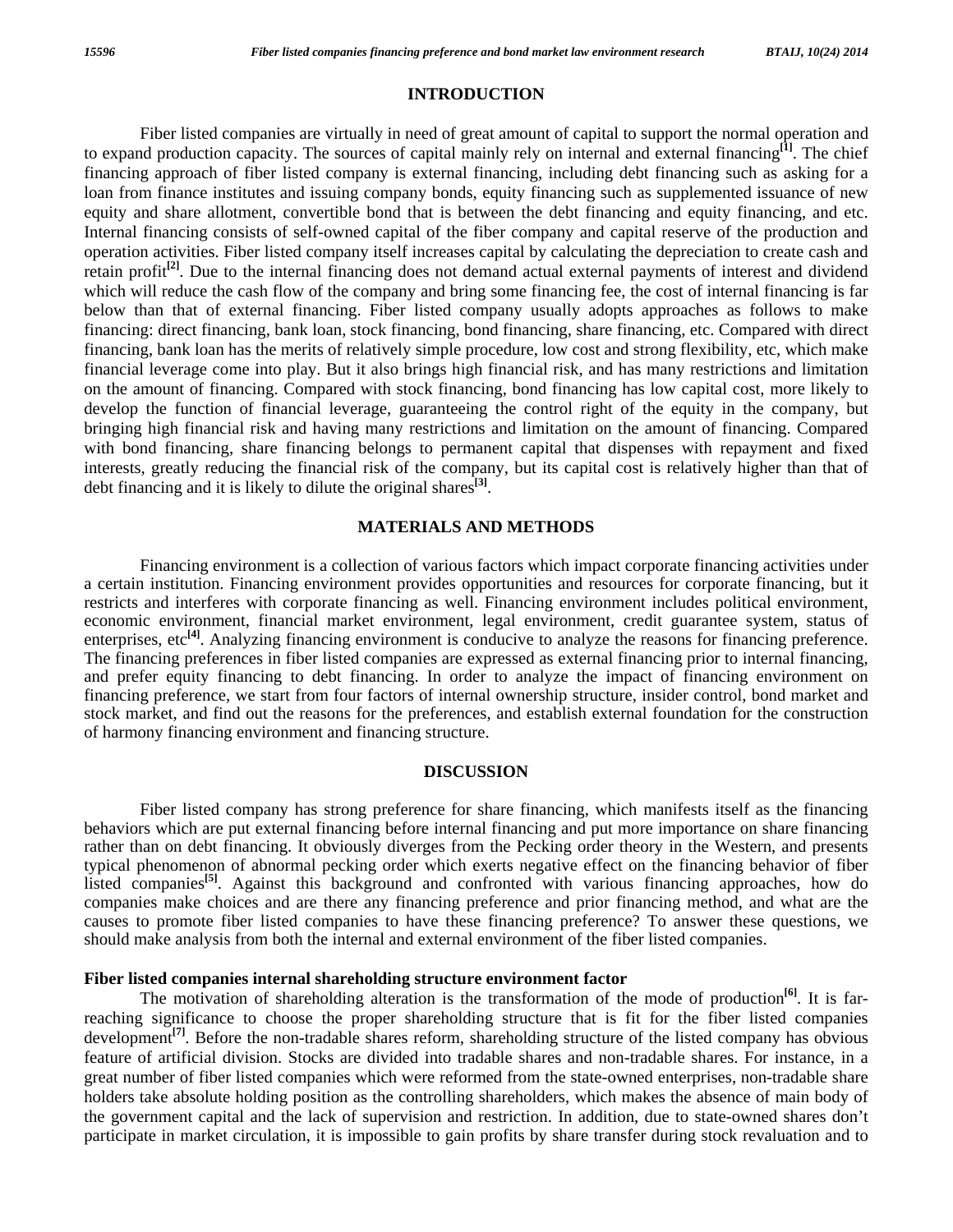reduce loss by selling out the shares when stocks devalue, which causes the state-owned assets can't be further optimized and reorganized. This special type of shareholding structure of fiber listed company constrains the promotion of profitability of the listed company, without sufficient capital working as the powerful support to make internal financing, fiber listed companies passively prefer external financing<sup>[8-9]</sup>.

## **Fiber listed companies insider control environment factor**

 Insider control means the situation that shareholders and creditors in the contemporary companies in which ownership and management are separated use their rights to gain private interests for themselves or their small groups when they are unable to supervise the managers thoroughly, so that do harm to the general shareholders and creditors' interests<sup>[10]</sup>. Insider control problem is mainly manifested as follows: excessive on-job consumption, non-standard and untimely information disclosure, casual technical treatment of accounting procedure, excessive investment and assets consumption, transfer of state-owned assets, disregard of minority shareholders' interests and reputation, default on debt, etc. Due to scattering of public shares, small and mediumsized retail investors of the fiber listed company feature with strong speculation and free-riding behavior. It makes shareholders' control rights fragmentary and information acquirement incompletely, and the supervision on the managers is difficult to implement. If the fiber listed company's runs poorly and is in deficit condition, managers may resort to financial fraud to conceal the deficit condition. They utilize low or even deficit achievement level to restrict the internal financing, so that the preference of external financing in fiber listed companies are presented**[11]**.

#### **Fiber listed companies bond market environment factor**

 Bond market has the functions of financing, guidance for capital flow, macro-control, unified and mature bond market is the foundation of the financial market<sup>[12]</sup>. Due to the causes such as the undeveloped corporation bond market, low security of bond investment, poor profitability, low liquidity, investors estimate low expected profit on corporation bond investment and evaluate low price on the bond that is issued by financing corporation in the market, and have low demand on bond investment. Although the positive anticipation of a good operation performance of the listed company will raise the expected value of the corporation bond, in the circumstance where investors' demands are low the margin growth rate of the expected value will be very small. In the bond market with limited size, major trading varieties are the national debt. Corporation bond varieties are few and the size is small. Due to the emphasis on national debt development, government adopts strict facility control approach for the issue of corporation bond. Bond issue has thick atmosphere of planning management and the fiber listed companies are lack of motivation and initiative to issue bond. The corresponding finance institutes don't prefer the long-term loan and they rate the risk of the long-term loan high. It leads some constraint on fiber listed company's indirect financing. Therefore fiber listed company can only finance by the share approach, and so that corporation capital structure can be fully optimized<sup>[13]</sup>.

#### **Fiber listed companies stock market environment factor**

 Security market supervision refers to the conception that according to the law, economic, and administrative means security administrative institutes supervise and manage the behaviors such as security raise, issue and transaction, and securities investment intermediaries' behaviors<sup>[14]</sup>. On the present stage, security market administrative institutes form a kind of institution inertia on limit control and examine and approve control of stock issue. A part of the risk of company's stock issue is assumed by government, and there are a lot of soft constraints on share financing. Listed company deems supplemented issuance of new equity and share allotment a reward for the good operating performance created by the management level<sup>[15]</sup>. The corresponding factors such as the imperfect system of tracking and monitoring make the low cost of share financing in the security market and the non-repayment feature weaken the supervision and restriction on the management level after the financing. The operating and administrative group changes the direction of capital utility at will after acquiring the share capital so that the inefficiency of share capital occurs.

## **RESULTS**

#### **Regulate fiber listed companies dividend distribution system**

 The financing structure of listed company should take full consideration on the merits of internal financing. To give priority to internal financing, it will reduce the financing risk, promote the independence of the company, and avoid the disguised share financing from the angles of reducing stock dividend and raising cash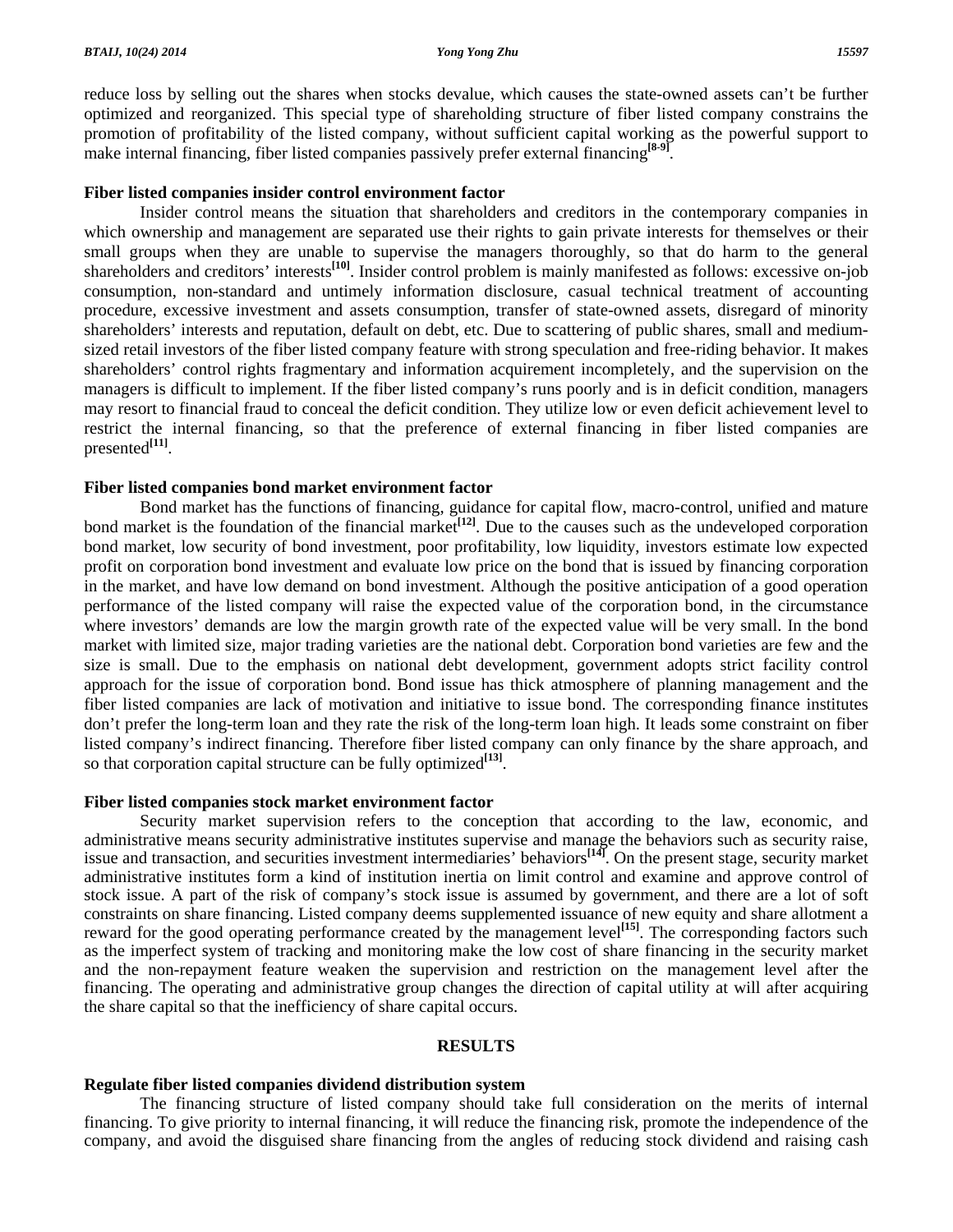dividend. If the company needs to limit the granting of cash dividend, they should be obliged to disclose information such as the reasons of the stock dividend when it is distributed. Through enhancing the supervision and restraint mechanism of administration and law, regulate the dividend distribution behavior of the company from the angle of protecting the minority shareholders and so that transactions can be operated orderly in the stock market. Meanwhile, regulate the profit distribution of the listed company; promote the positive capital expansion internally; consolidate own strength from the inside, establish tax and finance systems which are beneficial to listed company's self-capital accumulating. So that it will ease listed company's financial burden, enhance the internal management of production and operation, improve the profitability of assets, and enlarge the portion of internal financing. Through implementing the initiative information disclosure system of listed company, strengthen the management of information disclosure, build up information transmission mechanism. Only when the transmission of the financing structure information is accompanied by the timely implement of the project, market participants are able to identify the quality of the listed company, and so as to optimize the financing structure and improve the efficiency of resources allocation.

#### **Developing fiber listed companies corporation bond market**

 The development of corporation bond market is based on the information asymmetry. The process of optimization of financing structure is the process of alleviation of information asymmetry. Via the financing structure optimizing, the principals and agent can build up information channel, develop efficient restriction and motivation mechanisms, and reduce the difficulty of investing and financing transactions caused by information asymmetry, and promote the operating efficiency of financial market. In terms of developing corporation bond market, it is feasible to establish scientific rating index system and credit rating system, maintain the independence and justice of the rating institutes and reduce the administrative intervention, and reinforce the supervision for the credit rating institutes to guarantee the scientific nature, justification, and consistency. For the professional credit rating institutes, government should adopt instructive measure gradually, establish and maintain the market order of security credit rating, perfect the regulation supervision system of rating, implement market forbiddance to the deceptive credit rating institutes, eliminate the injustice phenomenon in the rating area. To establish the Debt securities compensation fund system. The company's trust and assurance bank draw some amount of money from the company's deposit to make a specified account regularly, and earmark the fund for its specified purpose only. It can guarantee the future repayment and interests, and to some extent, eliminate the negative influence to the whole corporation bond market that is caused by the very few companies which are unable to repay their debt and the interests, relieve the worry of the investors, ease the company's pressure since the great payment of money at maturity might influence the routine production.

#### **Optimizing fiber listed companies corporation governance structure**

 Consummate corporation governance structure must enhance shareholders' supervision practically and establish effective internal restriction mechanism. Shareholders' interests are the essential fundament of optimizing financing structure. Enhance the supervision function of shareholders practically, and give the management level motivation of optimizing financing structure. Through measures such as establishing internal control mechanism which are the board of directors and the board of supervisors, standing bodies such as board of auditors and remuneration committee which are under the board of directors, and establishing internal control between subordinate committees, promote the independence of the company's internal control. Performance assessment should not only include accountant data, but also comparison and evaluation of stock price and other non-financial data. Reduce the dependence on data, and to enhance the objectivity and comprehensiveness of the performance index. Raise independent director in the board of directors, especially the number of experienced independence who has relevant knowledge of accounting and auditing. Establish secondary functional committees such as board of auditors, remuneration committee and nomination committee. Meanwhile, diversify the payment form and introduce stock option and phantom stock besides salary and bonus, and make operators' interest objects stand for long term. Effective motivation mechanism can reduce the conflict of interest between operators and owners restrict opportunistic surplus management and motivate efficient surplus management.

 Corporate governance structure requires the fiber listed company to establish external manager market competition mechanism. The ownership structure of fiber listed companies decides the characters of corporate governance structure. In the process of operating, the economic target and political target frequently conflict, and it is very likely that government replaces economic measures with administrative measures to manage and control the behavior of the fiber listed company. If the administrative appointment system of the manager level and the power distribution system that allows people undertake different duties, it is unable to form effective constraint mechanism from the outside. Therefore, it is recommended to establish manager market in the human recourse market and assess managers' performance with appropriate index system objectively, and realize two-way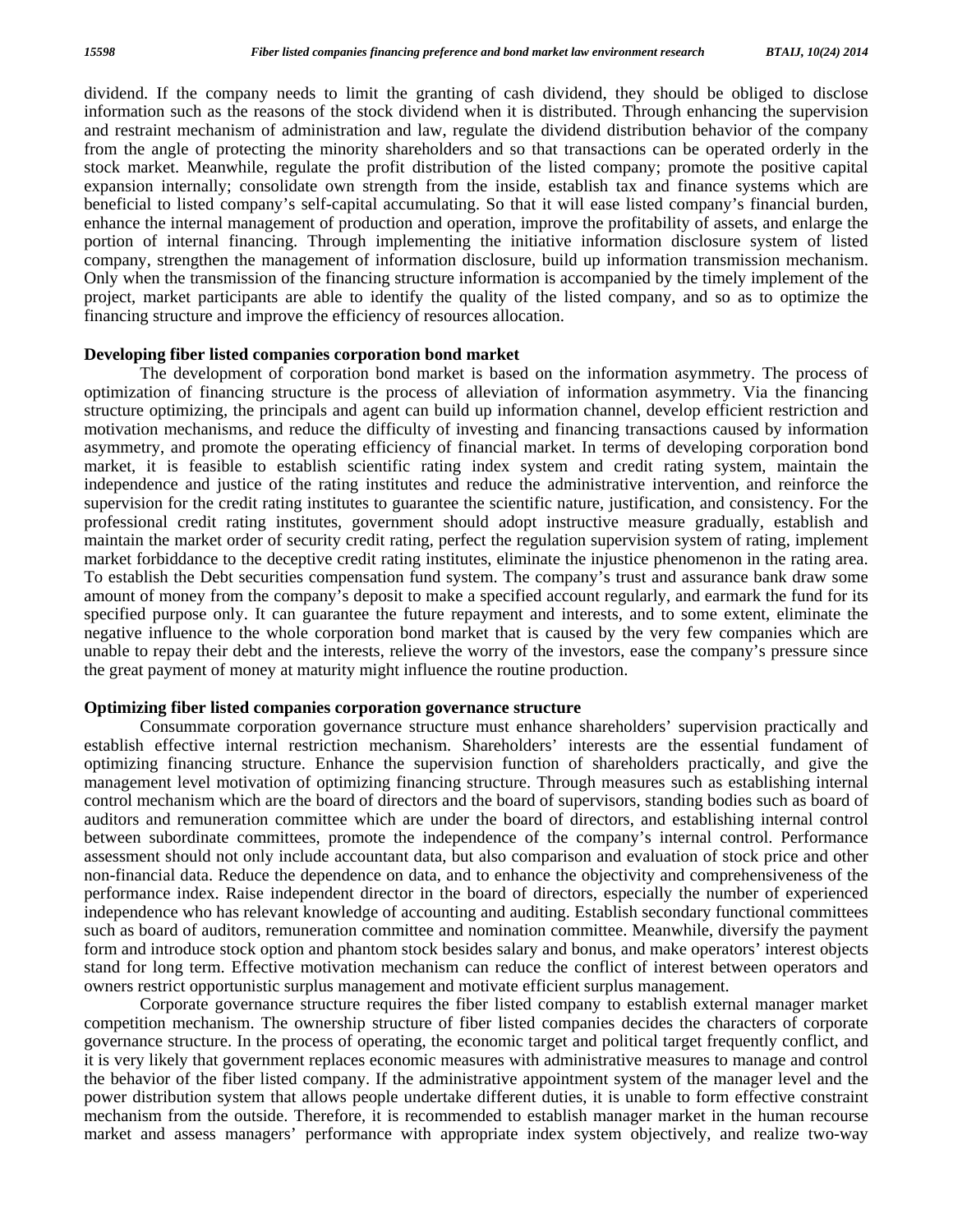selection system for the manager appointment and completely eliminate the administrative interference in the power distribution.

## **Perfecting fiber listed companies the law and market systems**

 In terms of reinforcing the market supervision, promoting market revolution and development, it is recommended to obey the principles of treating both symptoms and root causes, and perfect the law environment of the market, and enhance the credibility and integrity construction of the capital market, and set up positive public opinion, and formulated laws and regulations, and protect the small and medium investors' interest practically. Establish and improve relevant laws, perfect the law system in the security market, set up litigation system that is designed for shareholder representative, and enable the majority shareholders to investigate the responsibility of the big shareholders, manage level, senior managers, and intermediary agency through legal process. Make legislation for connected transaction, promote the transparency of the information disclosure, and block up big shareholders' channel for free use of the capital that is realized by connected transaction.

 Healthy market not only demands perfect legal mechanism, but also perfect listing and delisting mechanism. At the present stage, a few deficit fiber listed company replace delisting with measures such as ST, PT for the pressure and restraint. It twists the operation system of the stock market at some degree and harms the vast investors' benefits, and aggravate fiber listed company's tendency of share financing. Therefore, besides maintaining the current delisting system, it is feasible to explore other delisting methods, which allow full play to the resource distribution function of delisting system in the stock market. For instance, set up dealing desks when delisting, offer liquidation channel for tradable shares after delisting, avoid damaging investors' interest; for the fiber listed company that runs poorly and losses its investment value, it is feasible to realize delisting via bidding and repurchasing tradable stocks from the shareholders and taking priority to regain the listing quality when the operating performance rise again, so that the influence to the stock market that is caused by the mandatory delisting is reduced; for the fiber listed company that has low investment value, it is feasible to accept purchase from well-performed or new company with the principle of mutual willing. Via the establishing of perfect delisting mechanism in law, delist the failed fiber listed company from the main board of the stock market. It will improve the management and economic efficiency, and reward the vast investors with better performance, and avoid the blind "money" financing of fiber listed company that causes the inefficiency in share financing.

#### **CONCLUSION**

 Financing environment of Fiber listed companies has direct influence on financing behaviors. From a macro perspective, financing behaviors of fiber listed companies affect resource allocation and capital market structure; from a micro perspective, financing behaviors of fiber listed companies affect capital structure and internal governance structure of fiber listed companies. With the marketization of the stock market and further improvement of corporate governance, enterprises will enjoy more rational structures. In order to improve the financing environment and financing structures, protect and guide the financing behaviors of fiber listed companies, and reduce financing risks, we ought to standardize dividend distribution system, develop corporate debt market, and improve corporate governance structure, laws, market system and other aspects.

## **ACKNOWLEDGEMENT**

This work is supported by the Chongqing science of education plan and Research Foundation of Chongqing University of Education.

#### **REFERENCES**

- **[1]** X.B.Liu, V.Anbumozhi; Determinant factors of corporate environmental information disclosure: an empirical study of chinese listed companies, J.Clean.Prod., **17(6)**, 593-600 **(2009)**.
- **[2]** Y.Y.Ling, Q.H.Lei ; Media negative coverage, punishment bulletins and market reaction: An empirical research on Chinese listed companies, Journal of Chemical and Pharmaceutical Research, **3**, 512-515 **(2014)**.
- **[3]** H.J.Li, H.Z.An, X.Y.Gao, J.C.Huang, Q.Xu; On the topological properties of the cross-shareholding networks of listed companies in China: Taking shareholders' cross-shareholding relationships into account, Physica A: Statistical Mechanics and its Applications, **406,** 80-88 **(2014)**.
- **[4]** Z.J.Li; Research on application of listed company financial fraud distinguish based on accelerationconvergent BP network algorithm, International Journal of Security and its Applications, **3**, 297-308 **(2014)**.